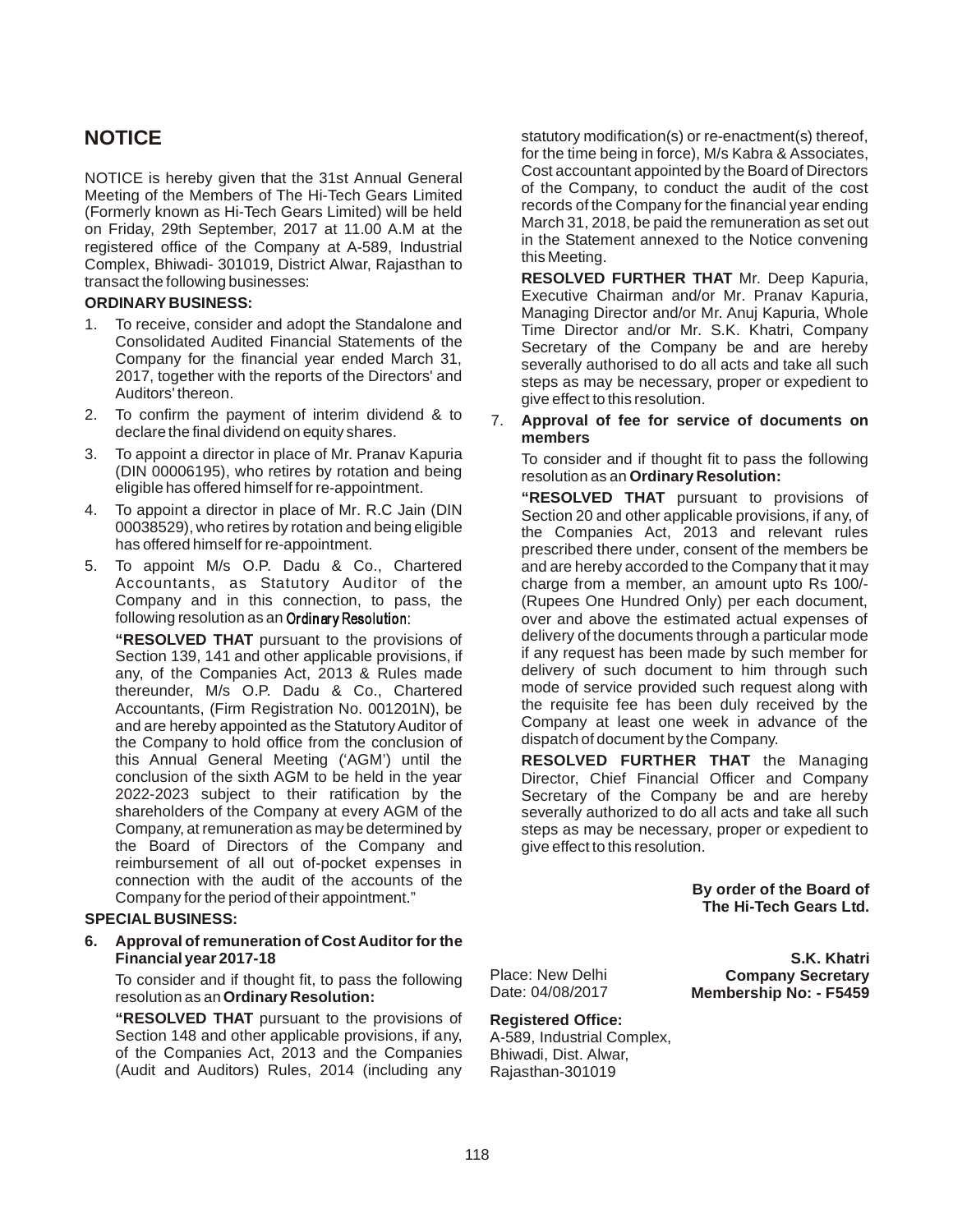

#### **NOTES:**

- 1. The Statement pursuant to Section 102 of the Companies Act, 2013, which sets out details relating to Special Business at the meeting, is annexed hereto.
- 2. A MEMBER ENTITLED TO ATTEND AND VOTE AT THE MEETING IS ENTITLED TO APPOINT A PROXY/ PROXIES TO ATTEND AND VOTE (ON A POLL ONLY) INSTEAD OF HIMSELF/HERSELF.

A person can act as proxy on behalf of members not exceeding fifty (50) and holding in the aggregate not more than 10 (ten) % of the total share capital of the Company. The instrument of Proxy in order to be effective, should be deposited at the Registered Office of the Company, duly completed and signed, not less than 48 (forty eight) hours before the commencement of the meeting. Proxies submitted on behalf of the companies, societies etc., must be supported by an appropriate resolution.

- 3. Pursuant to Section 91 of the Act, the Register of Members and the Share Transfer books of the Company will remain closed from Saturday, September 23, 2017 to Friday, September 29, 2017 (both days inclusive) for annual closing and determining the entitlement of the shareholders to the Final Dividend for the financial year 2016-17.
- 4. If final dividend on shares is approved at the Annual General Meeting, payment of such dividend will be made to those members whose names appear in the Register of Members on September 29, 2017. In respect of the shares held in electronic form, the | dividend will be payable to the beneficial owners of the shares as on the closing hours of business on September 22, 2017, as per the details to be furnished by the depositories for this purpose
- 5. The relevant details under Regulation 36(3) of SEBI (Listing Obligation & Disclosure Requirements) Regulations, 2015 in respect of the Directors seeking appointment/reappointment at the Annual General Meeting, forms integral part of the Notice. The Directors have furnished the requisite declarations for their appointment/re-appointment.
- 6. Members holding shares in electronic form are hereby informed that bank particulars registered against their respective depository accounts will be used by the Company for payment of dividend. The Company or its Registrar and Share Transfer Agent ("Registrar") cannot act on any request received directly from the Members holding shares in electronic form for any change of bank particulars or bank mandates. Such changes are to be advised only to the Depository Participant of the Members. Members holding shares in physical form and desirous of either registering bank particulars or changing bank particulars already registered

against their respective folios for payment of dividend are requested to write to the Registrar.

- 7. Pursuant to the provision of Section 205A, 205C of the Companies Act, 1956 or Section 124 , 125 and other applicable provisions, if any, of the Companies Act, 2013, the amount of dividend which remain unpaid or unclaimed for a period of 7(Seven) years from the date of transfer of the amount to unpaid dividend account would be transferred to the "Investor Education and Protection Fund (IEPF)" constituted by the Central Government and the shareholders would not be able to make any claims as to the amount of dividend so transferred to the fund from the Company. The Company has initiated a list of members, entitled for such amount, the same is available at Company's website. Further all shares in respect of which dividends remain unclaimed for seven consecutive years or more, are also required to be transferred to IEPF. Thus, the shareholders who have not yet encashed their dividend warrants are requested in their own interest to write to the Company or its RTA (Mas Services Limited) immediately for claiming outstanding dividends declared by the Company for the year 2009-10 and onwards. The proposed date for the transfer of unclaimed final dividend by the Company for the year 2009-10 to IEPF is 2nd November, 2017.
- 8. Corporate Members are requested to send a duly certified copy of the Board Resolution, pursuant to Section 113 & other applicable provisions of the CompaniesAct, 2013 and Rules made thereunder.
- 9. To prevent fraudulent transactions, members are advised to exercise due diligence and notify the Company of any change in address or demise of any member as soon as possible.
- 10. The Securities and Exchange Board of India (SEBI) has mandated the submission of Permanent Account Number (PAN) by every participant in securities market. Members holding shares in electronic form are, therefore, requested to submit the PAN to their Depository Participants with whom they are maintaining their demat accounts. Members holding shares in physical form are requested to submit their PAN details to the Registrar.
- 11. Electronic copy of the Annual Report for 2016-17 along with the Notice of the 31st Annual General Meeting of the Company (including Attendance Slip and Proxy Form) is being sent to all the members whose Email Ids are registered with the Registrar/ Depository Participant(s) unless any member has requested for a hard copy of the same. For members who have not registered their Email Ids, physical copies of the Annual Report for the 2016-17 along with Notice of the 31st Annual General Meeting of the Company inter alia indicating the process and manner of e-voting along with Attendance Slip and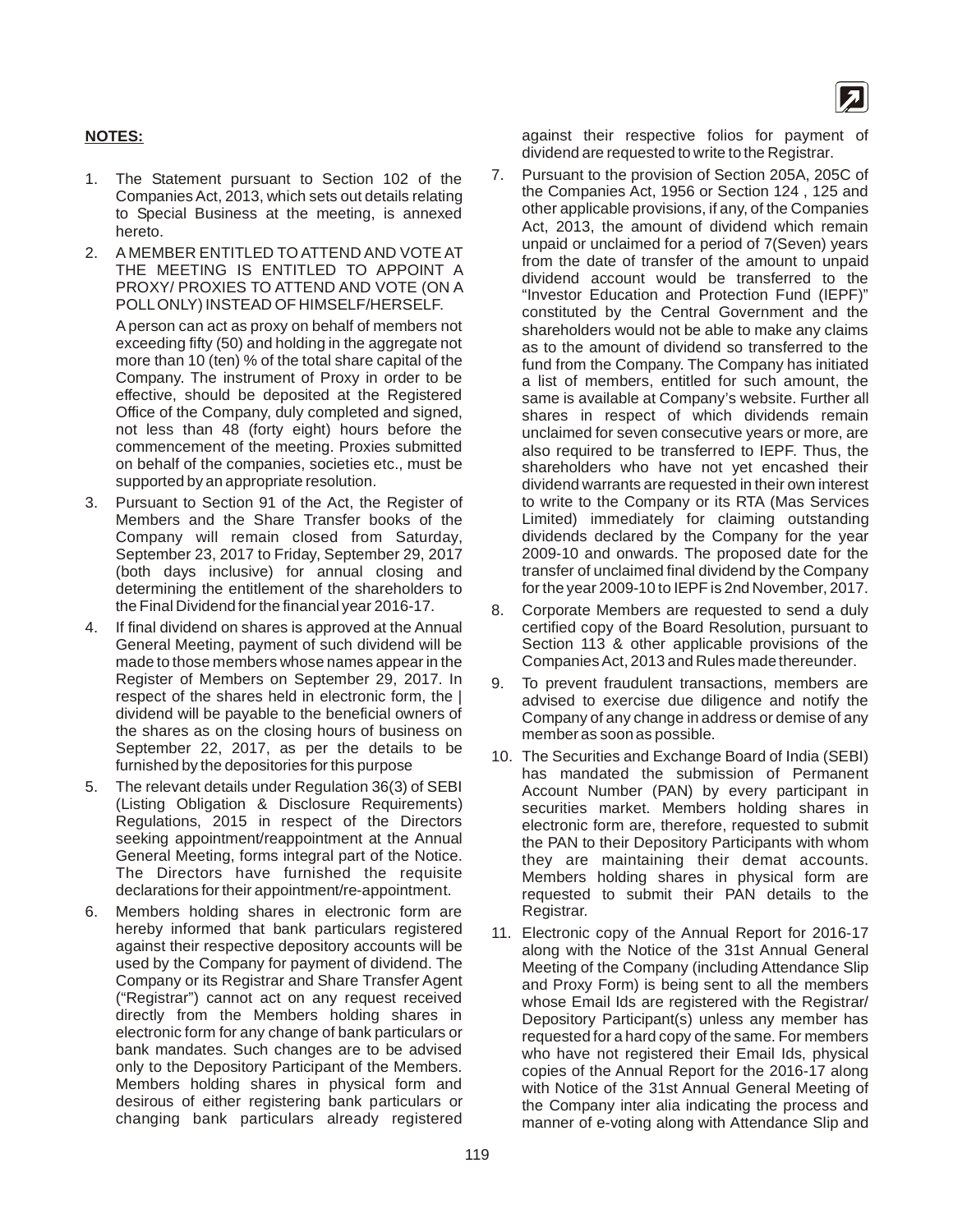Proxy Form is being sent by other permissible modes.

- 12. A member can inspect the proxies lodged at any time during the business hours of the Company from the period beginning 24 (twenty four) hours before the time fixed for the commencement of the meeting and ending with the conclusion of the meeting, provided he has given to the Company a notice in writing of his intention to inspect not less than 3 (three) days' before the commencement of the meeting.
- 13. Members may also note that the Notice of the 31st Annual General Meeting and the Annual Report for 2016-17 will also be available on the Company's website www.thehitechgears.com The physical copies of the documents will also be available at the Company's Registered Office for inspection during 11:00 A.M. to 1:00 P.M on any working day except Saturdays and Sundays upto the date of the meeting. Even after registering for ecommunication, members are entitled to receive such communication in physical form, upon making a request for the same, by any permissible mode free of cost. For any communication, the shareholders may also send requests to the Company's investor email id: secretarial@hitechgears.com.
- 14. Pursuant to the provisions of Section 72 of the CompaniesAct 2013, the member(s) holding shares in physical form may nominate, in the prescribed manner, a person to whom all the rights in the shares shall vest in the event of death of the sole holder or all the joint holders. Member(s) holding shares in demat form may contact their respective DP for availing this facility.
- 15. Route Map and details of Prominent Landmarks of the venue of the meeting is enclosed.
- 16. Voting through electronic means:
	- a. In compliance with the provisions of Section 108 of the Companies Act, 2013 and the Rules framed thereunder and as per Regulation 44(1) of SEBI (Listing Obligation & Disclosure Requirements) Regulations, 2015, the Members are provided with the facility to cast their vote electronically, through the e-voting services provided by NSDL, on all the resolutions set forth in this Notice. The members may cast their votes using an electronic voting system from a place other than the venue of the meeting ('remote evoting')
	- b. Ms. Akarshika Goel, Practicing Company Secretary and partner of M/s Grover Ahuja & Associates, Practicing Company Secretaries have been appointed as the Scrutinizer to scrutinize the voting and remote e-voting process in a fair and transparent manner.
	- c. The facility for voting through ballot paper shall be made available at the AGM and the

Members attending the meeting who have not cast their vote by remote e-voting shall be able to exercise their right at the meeting through ballot paper. Once the vote on a resolution is cast by the Member, the Member shall not be allowed to change it subsequently.

- d. The Members who have casted their vote by remote evoting prior to the AGM may also attend the AGM but shall not be entitled to cast their vote again.
- e. Members can opt for only one mode of voting, i.e., either by Ballot Form or remote e-voting. In case Members cast their votes through both the modes, voting done by remote e-voting shall prevail and votes cast through Ballot Form shall be treated as invalid.
- f. The remote e-voting period commences on September 26, 2017 (9:00 a.m.) and ends on September 28, 2017 (5:00 p.m.). During this period, Members of the Company, holding shares either in physical form or in dematerialized form, as on the cut-off date of September 22, 2017, may cast their vote by remote e-voting.
- g. The process and manner for remote e-voting are as under:
- 1. **(I) In case of Members receiving e-mail from NSDL/RTA/Company (For those members whose e- mail addresses are registered with Company/ Depositories):**
	- (a) Open e-mail and open PDF file with your client ID or Folio No. as password containing your user ID and password for remote e-voting. Please note that the password is an initial password.
	- (b) Launch internet browser by typing the following URL: https://www.evoting.nsdl.com/.
	- (c) Click on Shareholder-Login.
	- (d) Put user ID and password as initial password noted in step (a) above. Click Login.
	- (e) Password change menu appears. Change the password with new password of your choice with minimum 8 digits/characters or combination thereof. Note new password. It is strongly recommended not to share your password with any other person and take utmost care to keep your password confidential.
	- (f) Home page of remote e-voting opens. Click on remote e-voting: Active Voting Cycles.
	- $(q)$  Select "EVEN" of "The Hi-Tech Gears Limited". and "EVEN" is 106861.
	- (h) Now you are ready for remote e-voting as Cast Vote page opens.
	- (i) Cast your vote by selecting appropriate option and click on "Submit" and also "Confirm" when prompted.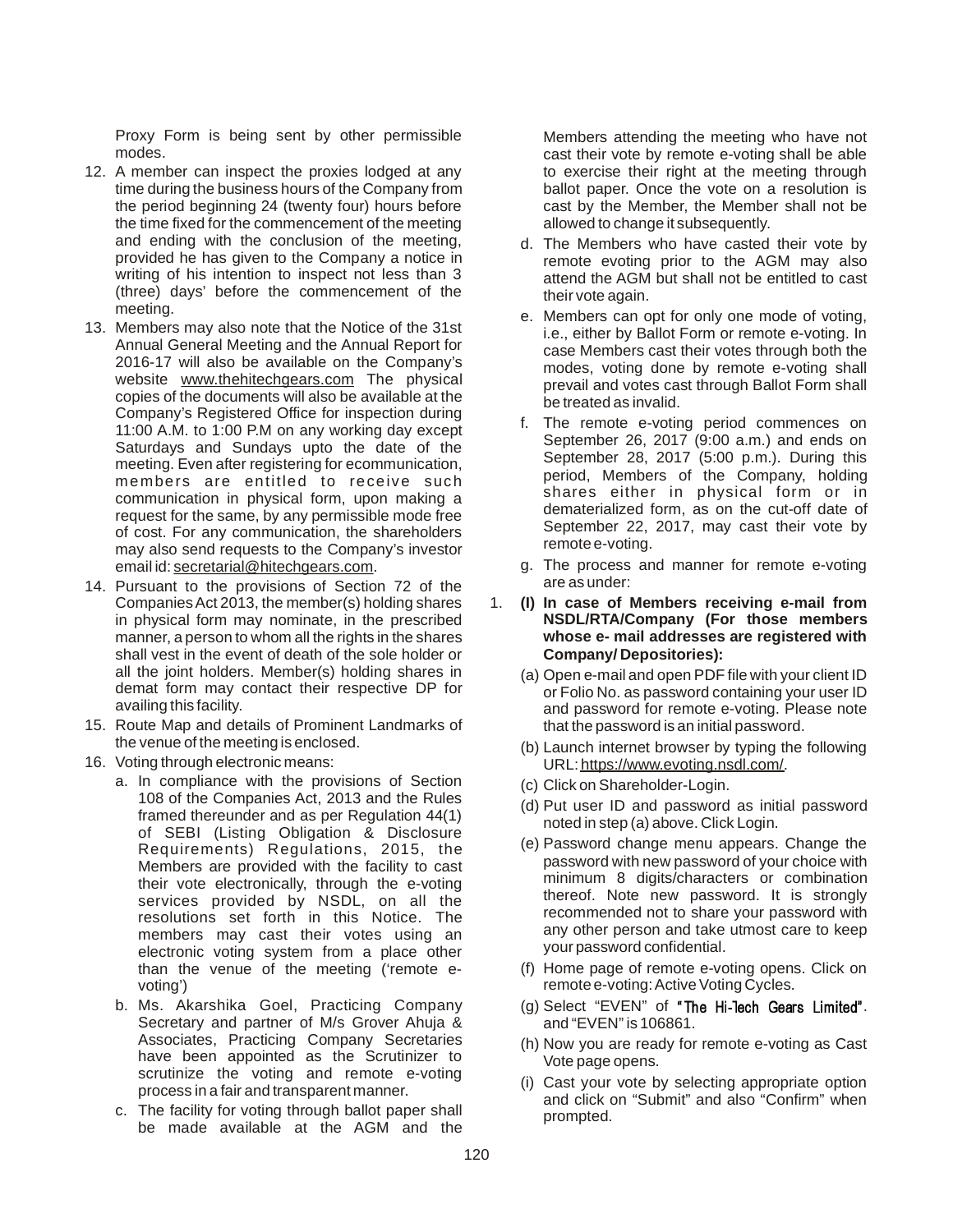- (j) Upon confirmation, the message "Vote cast successfully" will be displayed.
- (k) Once you have voted on the resolution, you will not be allowed to modify your vote.
- (l) Institutional shareholders (i.e. other than individuals, HUF, NRI etc.) are required to send scanned copy (PDF/JPG Format) of the relevant Board Resolution/ Authority letter etc. together with attested specimen signature of the duly authorized signatory(ies) who are authorized to vote, to the Scrutinizer through e-mail email to scrutinizer@hitechgears.com with a copy marked to evoting@nsdl.co.in.
- **(II) In case of Members receiving Physical copy of Notice of 31st Annual General Meeting (for members whose email IDs are not registered with the Company/Depository Participant(s) or requesting physical copy)**
	- a. Initial password is provided in the box overleaf.
	- b. Please follow all steps from Sl. No. (b) to Sl. No. (l) above, to cast vote.
- 2. In case of any queries, you may refer the Frequently Asked Questions (FAQs) for Members and remote evoting user manual for Members available at downloads section of www.evoting.nsdl.com or call on toll free no.: 1800-222-990.
- 3. If you are already registered with NSDL for remote evoting then you can use your existing user ID and password/PIN for casting your vote.
- 4. You can also update your mobile number and e-mail id in the user profile details of the folio which may be used for sending future communication(s).
- 5. The voting rights of members shall be in proportion to their shares of the paid up equity share capital of the Company as on the cut-off date of 22nd September, 2017.
- 6. Any person, who acquires shares and becomes member of the Company after dispatch of the notice and holding shares as of the cut-off date i.e. 22nd September, 2017, may also obtain the login ID and password by sending a request at evoting@nsdl.co.in or RTA, MAS Services Limited at info@masserv.com or sm@masserv.com.

However, if you are already registered with NSDL for remote e-voting then you can use your existing user ID and password for casting your vote. If you forgot your password, you can reset your password by using "Forgot User Details / Password" option available on www.evoting.nsdl.com or contact NSDL at the following toll free no.: 1800-222-990.

7. A member may participate in the AGM even after

exercising his right to vote through remote e-voting but shall not be allowed to vote again at the AGM.

- 8. A person, whose name is recorded in the register of members or in the register of beneficial owners maintained by the depositories as on the cut-off date only shall be entitled to avail the facility of remote evoting as well as voting at the AGM through ballot paper.
- 9. The Chairman shall, at the AGM, at the end of discussion on the resolutions on which voting is to be held, allow voting with the assistance of scrutinizer, by use of "Ballot Paper" for all those members who are present at the AGM but have not cast their votes by availing the remote evoting facility.
- 10. The Scrutinizer shall after the conclusion of voting at the AGM, will first count the votes cast at the meeting and thereafter unblock the votes cast through remote e-voting in the presence of at least two witnesses not in the employment of the Company and shall make, not later than three days of the conclusion of the AGM, a consolidated scrutinizer's report of the total votes cast in favour or against, if any, to the Chairman or a person authorized by him in writing, who shall countersign the same and declare the result of the voting forthwith.
- 11. The Results declared along with the report of the Scrutinizer shall be placed on the website of the Company www.hitechgears.com and on the website of NSDL immediately after the declaration of result by the Chairman or a person authorized by him in writing and communicated to the Stock Exchanges.

#### **STATEMENT ANNEXED TO THE NOTICE IN RESPECT OF THE SPECIAL BUSINESS PURSUANT TO SECTION 102 OF THE COMPANIES ACT, 2013**

#### **Item No.6**

The Board, on the recommendation of the Audit Committee, has approved the appointment and remuneration of M/s Kabra & Associates, Cost Accountants as the Cost Auditors of the Company to conduct the audit of the cost records of the Company for the financial year 2017-18 at a fee of upto Rs. 150,000/ plus Service Tax and out of pocket expenses.

In accordance with the provisions of Section 148 of the Act read with the Companies (Audit and Auditors) Rules, 2014, the remuneration payable to the Cost Auditors, has to be ratified by the members of the Company. Accordingly, consent of the members is sought for passing an Ordinary Resolution as set out at item no.6 of the Notice for ratification of the remuneration payable to the Cost Auditors for the financial year ending March 31, 2018.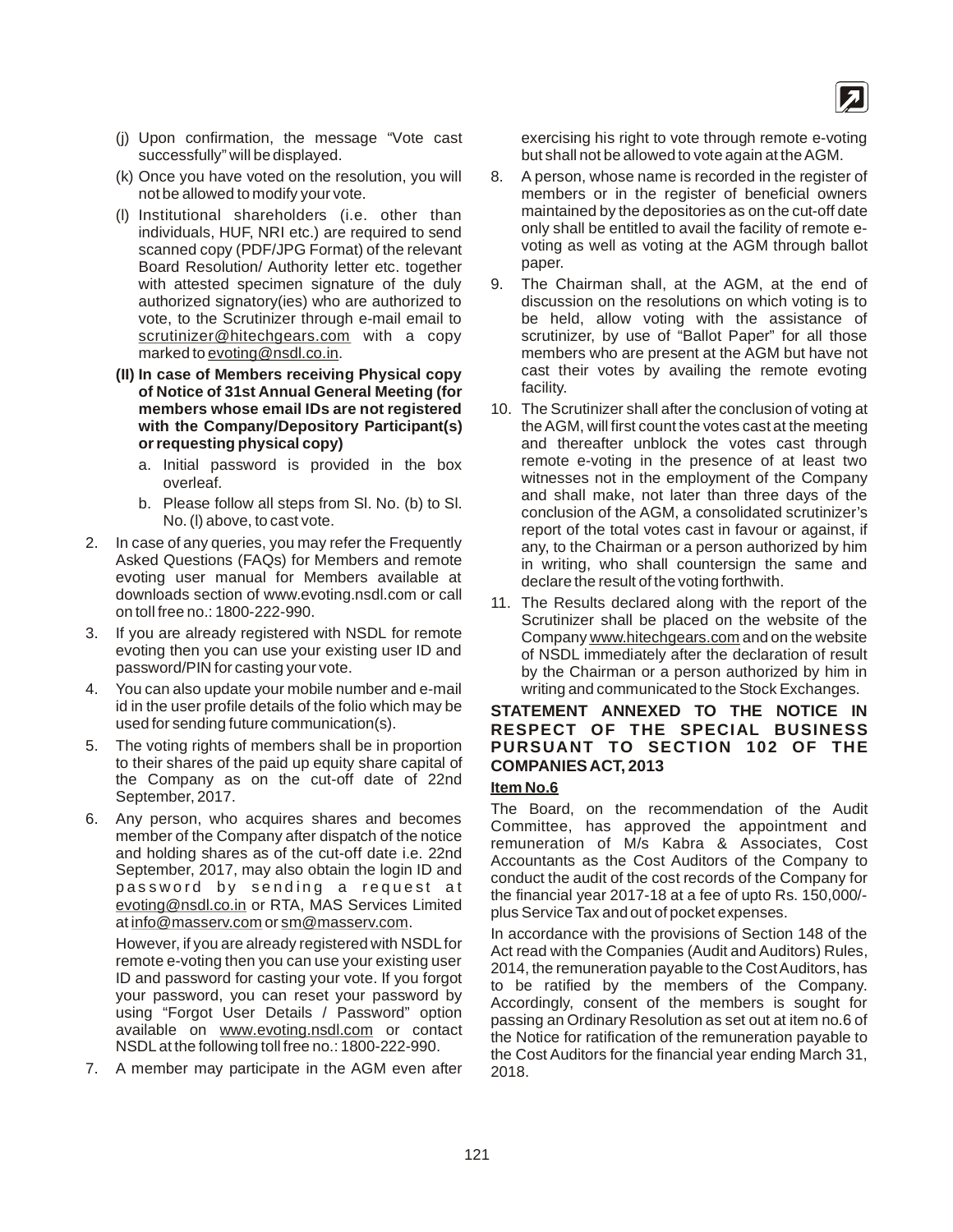None of the Directors, Key Managerial Personnel of the Company and their relatives are concerned or interested, financial or otherwise, in the agenda as set out at Item No. 6 of the Notice.

Your Directors recommend the resolution set forth in item no.6 for approval of the members as Ordinary Resolution.

#### **Item No.7**

As per the provisions of Section 20 of the Companies Act, 2013, a document may be served on any member by sending it to him by post or by registered post or by speed post or by courier or by delivery at his office or residence address or by such electronic or other mode as may be prescribed.

Further, proviso to sub-section (2) of Section 20 states that a member may request for delivery of any document through a particular mode, for which he shall pay such fees as may be determined by the company in its Annual General Meeting.

Accordingly, the Board of Directors recommend that it

may charge from its members an amount up to Rs 100/- (Rupees One Hundred only) per each document, over and above the estimated actual expenses of delivery of the documents through a particular mode.

None of the Directors or Key Managerial Personnel including their relatives is concerned or interested, financial or otherwise, in this resolution.

The Board commends the Ordinary Resolution as set out at Item No. 7 of the accompanying Notice for approval of the Members.

> **By order of the Board of The Hi-Tech Gears Ltd.**

> **Company Secretary Membership No: - F5459**

**S.K. Khatri**

Place: New Delhi Date: 04/08/2017

### **Registered Office:**

A-589, Industrial Complex, Bhiwadi, Dist. Alwar, Rajasthan-301019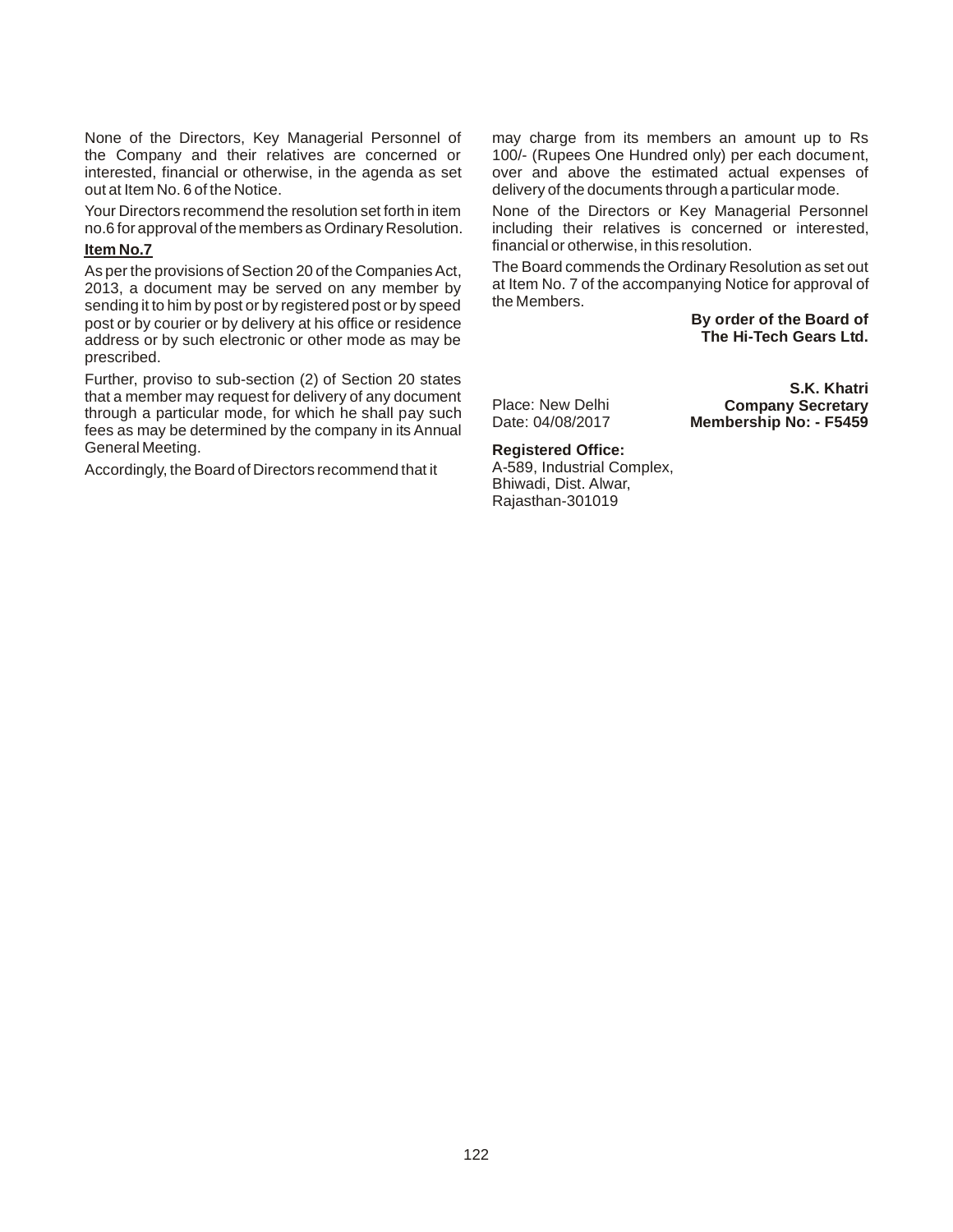

# **Annexure A**

| Particulars                                     | Mr. Pranav Kapuria                                                                                                                                                                                                                                                                                                                                                                                                                                                                                                                                                                                     | Mr. R.C Jain                                                                                                                                                                                                                                                                                                                                                                                                                                                                                                                                                                                                                                                                                                                                                                                         |
|-------------------------------------------------|--------------------------------------------------------------------------------------------------------------------------------------------------------------------------------------------------------------------------------------------------------------------------------------------------------------------------------------------------------------------------------------------------------------------------------------------------------------------------------------------------------------------------------------------------------------------------------------------------------|------------------------------------------------------------------------------------------------------------------------------------------------------------------------------------------------------------------------------------------------------------------------------------------------------------------------------------------------------------------------------------------------------------------------------------------------------------------------------------------------------------------------------------------------------------------------------------------------------------------------------------------------------------------------------------------------------------------------------------------------------------------------------------------------------|
| <b>Directors Identification</b><br>Number (DIN) | 00006195                                                                                                                                                                                                                                                                                                                                                                                                                                                                                                                                                                                               | 00038529                                                                                                                                                                                                                                                                                                                                                                                                                                                                                                                                                                                                                                                                                                                                                                                             |
| Date of Birth & Age                             | 16/07/1975<br>42 years                                                                                                                                                                                                                                                                                                                                                                                                                                                                                                                                                                                 | 22/12/1946<br>71 years                                                                                                                                                                                                                                                                                                                                                                                                                                                                                                                                                                                                                                                                                                                                                                               |
| Date of Initial appointment                     | 25/05/2000                                                                                                                                                                                                                                                                                                                                                                                                                                                                                                                                                                                             | 10/08/2011                                                                                                                                                                                                                                                                                                                                                                                                                                                                                                                                                                                                                                                                                                                                                                                           |
| Date of current re-appointment                  | 29/09/2017 (Being proposed)                                                                                                                                                                                                                                                                                                                                                                                                                                                                                                                                                                            | 29/09/2017 (Being proposed)                                                                                                                                                                                                                                                                                                                                                                                                                                                                                                                                                                                                                                                                                                                                                                          |
| Experience & Expertise                          | Mr. Pranav Kapuria is associated with<br>the Company since 2000<br>He is an expert in transforming<br>traditional organization into a vibrant<br>one through implementation of lean<br>manufacturing program, which<br>includes implementation of total<br>quality Management, Total<br>Productivity Management, Just-In-<br>Time and Kaizen.<br>He has rich experience of managing<br>the business strategies & handling the<br>companies of the organization. He has<br>keen interest in Human Resource &<br>Industrial Relation. He is also a<br>certified black belt in six sigma<br>manufacturing | Mr. Jain possesses a combination of the<br>strategic thinking and perspective, along<br>with sound operations experience.<br>He was rated the best student of the<br>session 1972-73 and was awarded<br>'Society of British Aerospace<br>Company Award' at Cranfield<br>University.<br>He served as Vice Chairman and<br>Managing Director of Eicher Group<br>and has rich 42 years experience. He<br>has worked for Eicher Group at<br>various senior levels for 25 years.<br>He was Chairman, Haryana State<br>Council for one year; Chairman,<br>Manufacturing Sub committee for four<br>years; and Chairman HR Sub<br>committee for year 2007-8 and 2008<br>-9. He has been invited by UNIDO<br>and FAO on consultative Committees<br>and also as a guest speaker to South<br>Korea, Italy, etc. |
|                                                 |                                                                                                                                                                                                                                                                                                                                                                                                                                                                                                                                                                                                        |                                                                                                                                                                                                                                                                                                                                                                                                                                                                                                                                                                                                                                                                                                                                                                                                      |
| Qualification                                   | Honors from Delhi University.<br>Business Administration from<br>Cardiff Business School,<br>University of Cardiff, U.K. and<br>Certificate program on Lean<br>Manufacturing from University of<br>Michigan, College of Engineering,<br>USA.<br>3. He has undergone industrial<br>training in reputed Engineering<br>Corporation in USA                                                                                                                                                                                                                                                                | 1. A Bachelor of Commerce with 1. B. Tech (Honors) in Mechanical<br>Engineering (1968) from IIT.<br>2. He holds Masters Degree in   2. Masters in Industrial Management<br>(1973) from Cranfield University, UK                                                                                                                                                                                                                                                                                                                                                                                                                                                                                                                                                                                      |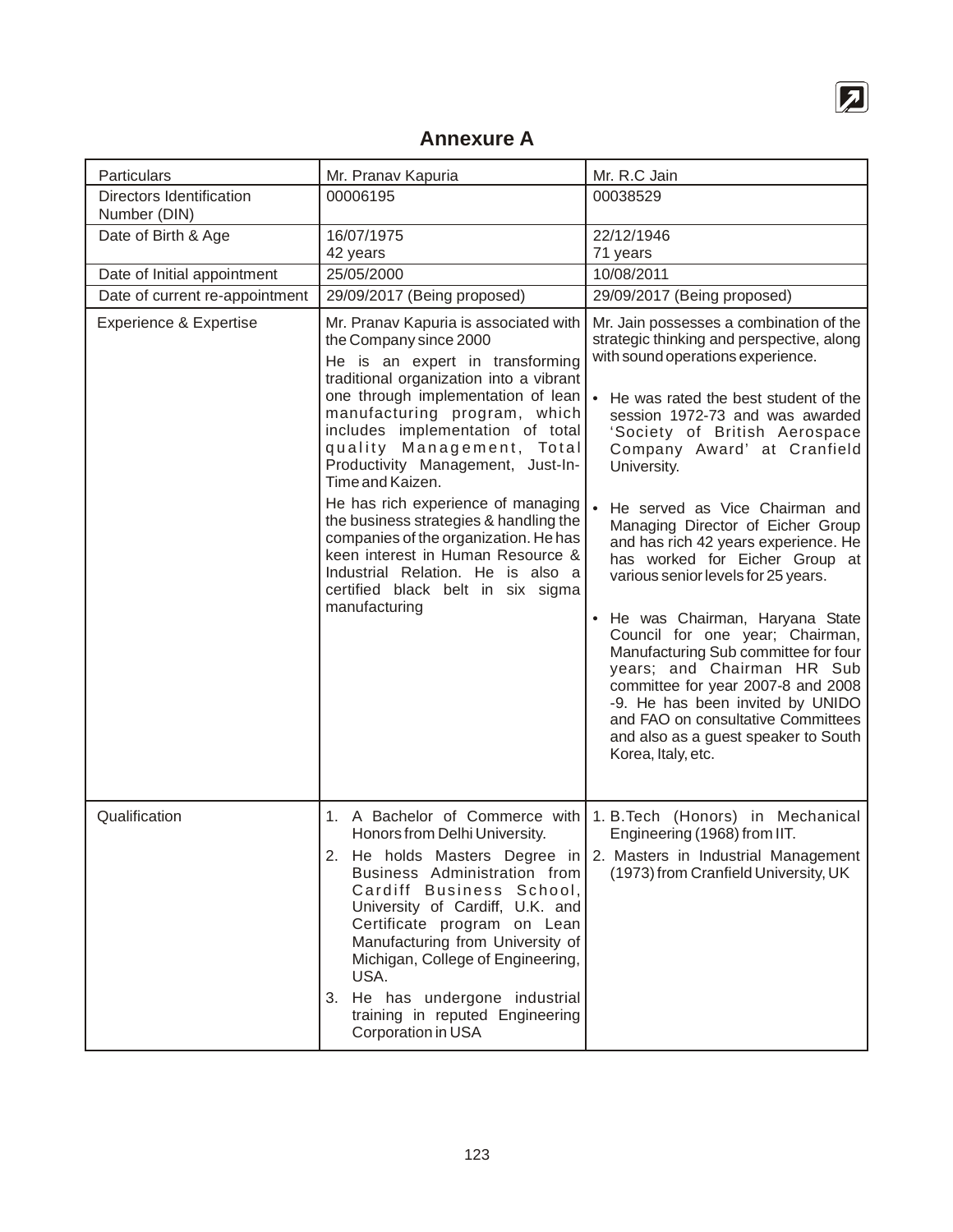## **Annexure A**

| Board Membership of other<br>Companies as on 31/03/2017                           | The Hi-Tech Gears Limited<br>1.<br>The Hi-Tech Robotic Systemz<br>2.<br>Limited<br>3. The Hitech and Associates<br>Limited<br>4. Hi-Tech Portfolio Investments<br>Limited<br>5. Hitech Esoft Engineering Private<br>Limited<br>6. Manu Farms Private Limited<br>7. Automotive Component<br>Manufacturers association of<br>India<br>8. Cummins Sales & Services<br><b>Private Limited</b> | 1. The Hi-Tech Robotic Systemz<br>Limited<br>2. Minda Sai Limited<br>3. Frick India Limited<br>4. The Hi-Tech Gears Limited<br>5. Indoi Systems Private Limited<br>6. Modern Automotives Limited<br>7. Titagarh Agrico Private Limited                                                                                                                                                                                                                                                      |
|-----------------------------------------------------------------------------------|-------------------------------------------------------------------------------------------------------------------------------------------------------------------------------------------------------------------------------------------------------------------------------------------------------------------------------------------------------------------------------------------|---------------------------------------------------------------------------------------------------------------------------------------------------------------------------------------------------------------------------------------------------------------------------------------------------------------------------------------------------------------------------------------------------------------------------------------------------------------------------------------------|
| Chairman/Member of the<br>Committee of the Board of<br>Directors as on 31/03/2017 | <b>The Hi-Tech Gears Limited</b><br><b>CSR Committee (Member)</b><br><b>Share Transfer Committee</b><br>(Member)<br>Finance Committee (Member)                                                                                                                                                                                                                                            | <b>Frick India Limited</b><br>Audit Committee (Member)<br>Nomination and Remuneration<br>Committee (Member)<br>Corporate Social Responsibility<br>(Chairman)<br>Stakeholder Relationship Committee<br>(Member)<br><b>Minda Sai Limited</b><br>Audit Committee (Member)<br>Corporate Social Responsibility<br>(Member)<br><b>Titagarh Agrico Private Limited</b><br>Audit Committee (Member)<br>The Hi-Tech Robotic Systemz Limited<br>Corporate Social Responsibility<br>Committee (Member) |
| Number of shares held in the<br>Company as on 31/03/2017                          | 848102                                                                                                                                                                                                                                                                                                                                                                                    |                                                                                                                                                                                                                                                                                                                                                                                                                                                                                             |
| Relationship with Directors                                                       | Mr. Deep Kapuria<br>Father<br>$-$<br>Mr. Anuj Kapuria<br><b>Brother</b>                                                                                                                                                                                                                                                                                                                   | None                                                                                                                                                                                                                                                                                                                                                                                                                                                                                        |

1. Mr. R.C Jain was re-appointed as Non-Executive Director on 07th August 2014, which was confirmed at the 28th AGM held on 18.09.2014 . His appointment is liable to retire by rotation.

2. Mr. Pranav Kapuria was re-appointed as Managing Director on 11th August 2015, which was confirmed at the 29thAGM held on 29.09.2015. His appointment is liable to retire by rotation.

3. For the purpose of Board and Membership of Committees/ Chairman, Indian Companies are considered.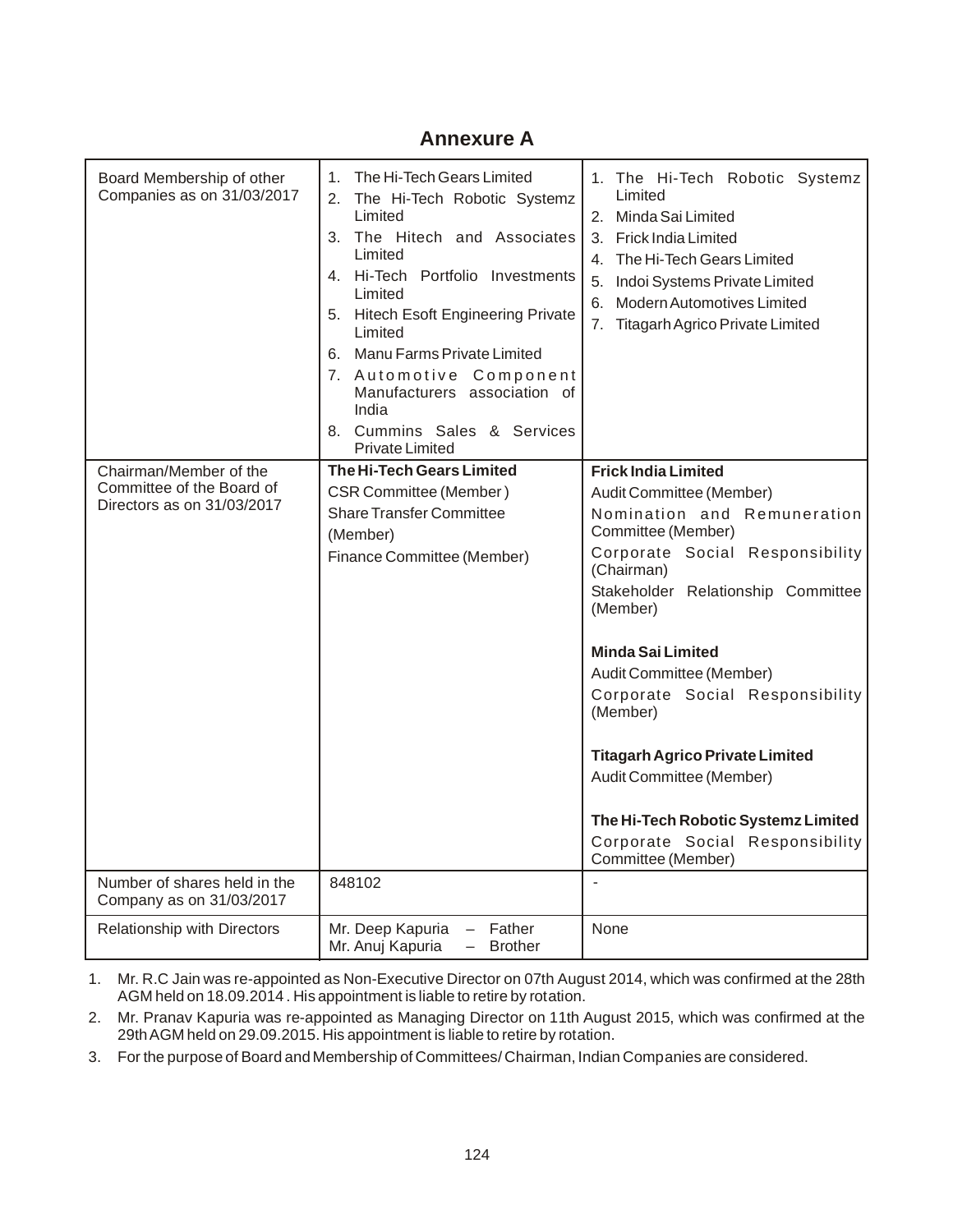# **Route Map**

团